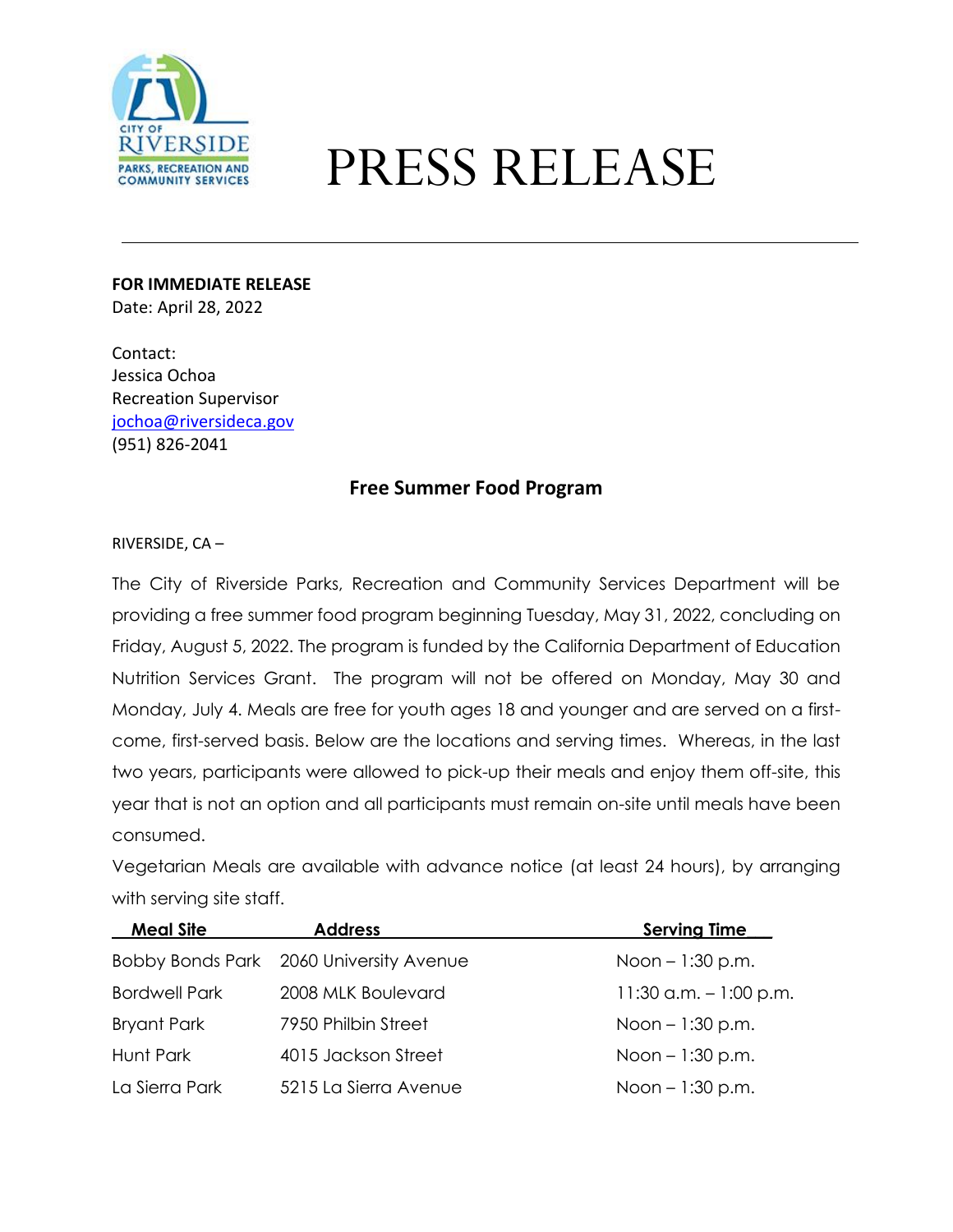| 4261 Park Avenue      | 11:30 a.m. $-1:00$ p.m.   |
|-----------------------|---------------------------|
| 5505 Dewey Avenue     | 11:30 a.m. $-1:00$ p.m.   |
| 1846 Linden Street    | $11:30$ a.m. $-1:00$ p.m. |
| 701 N. Orange Street  | Noon $-1:30$ p.m.         |
| 3091 Esperanza Street | Noon $-1:30$ p.m.         |
|                       |                           |

## USDA Nondiscrimination Statement

SNAP and FDPIR State or local agencies, and their sub-recipients, must post the following Nondiscrimination Statement:

In accordance with Federal Civil Rights Law and U.S. Department of Agriculture (USDA) civil rights regulations and policies, the USDA, its Agencies, offices, and employees, and institutions participating in or administering USDA programs are prohibited from discriminating based on race, color, national origin, sex, religious creed, disability, age, political beliefs, or reprisal or retaliation for prior civil rights activity in any program or activity conducted or funded by USDA.

Persons with disabilities who require alternative means of communication for program information (e.g. Braille, large print, audiotape, American Sign Language, etc.), should contact the Agency (State or local) where they applied for benefits. Individuals who are deaf, hard of hearing or have speech disabilities may contact USDA through the Federal Relay Service at (800) 877-8339. Additionally, program information may be made available in languages other than English.

To file a program complaint of discrimination, complete the USDA Program Discrimination Complaint Form, (AD-3027) found online at:

**http://www.ascr.usda.gov/complaint\_filing\_cust.html**, and at any USDA office, or write a letter addressed to USDA and provide in the letter all of the information requested in the